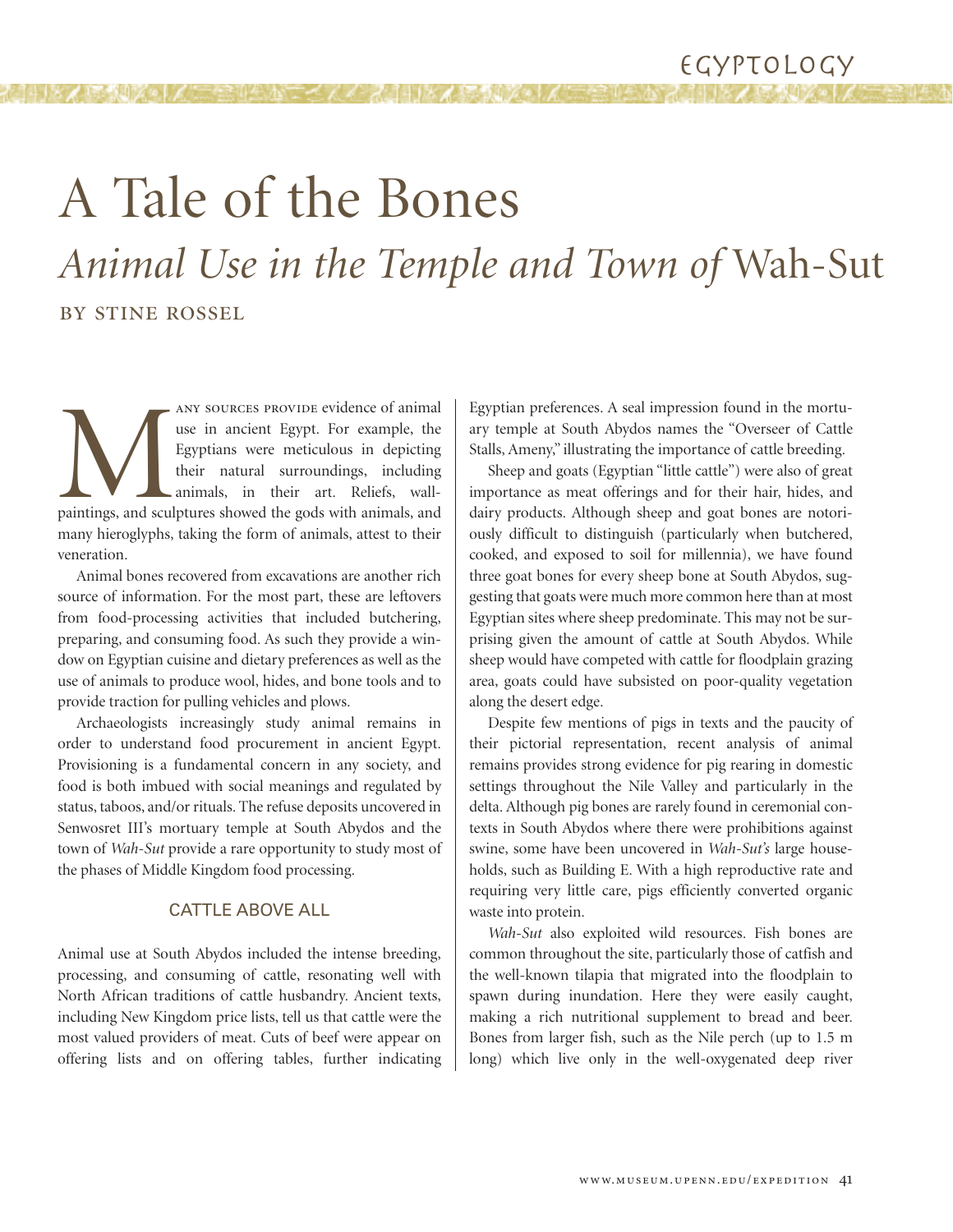

Distribution of fragments from major food animals: East Block (n = 397); West Block (n = 410); *Shena* (n = 610); Building A (n = 2504); and Building E  $(n = 1669)$ .

channel, indicate harpoon or spear fishing from boats. These would have been transported via donkey across the several miles of floodplain to Abydos. Cranes, storks, pigeons, and geese were some of the birds consumed. Many bird species were migratory and available on the floodplain only briefly during the winter.

People ate wild game only rarely. While the area around the Nile floodplain had been the grassland home to gazelles and antelopes before 3000 BCE, climate change after this date turned this area into the desert conditions void of vegetation that persist today. With the intensification of agriculture on the floodplain and heavy hunting during the Predynastic period (*ca.* 3900–3000 BCE), wild animals disappeared with their habitats.

## TEMPLE OFFERINGS AND MEALS

In order to understand the circulation and consumption of animal products at the mortuary temple, we analyzed two large refuse areas abutting the temple enclosure and also the waste found near the *shena*. Over all, the mortuary temple waste clearly showed that cattle were frequently sacrificed to the cult of the dead pharaoh and then distributed to the temple staff.

One refuse area, located behind the East Block, was apparently the site for the final preparation and storage of offerings. Bones uncovered here came mostly from cattle, with sheep and goat also contributing a substantial part—the waste from the final stages of preparing daily offerings. The presence of